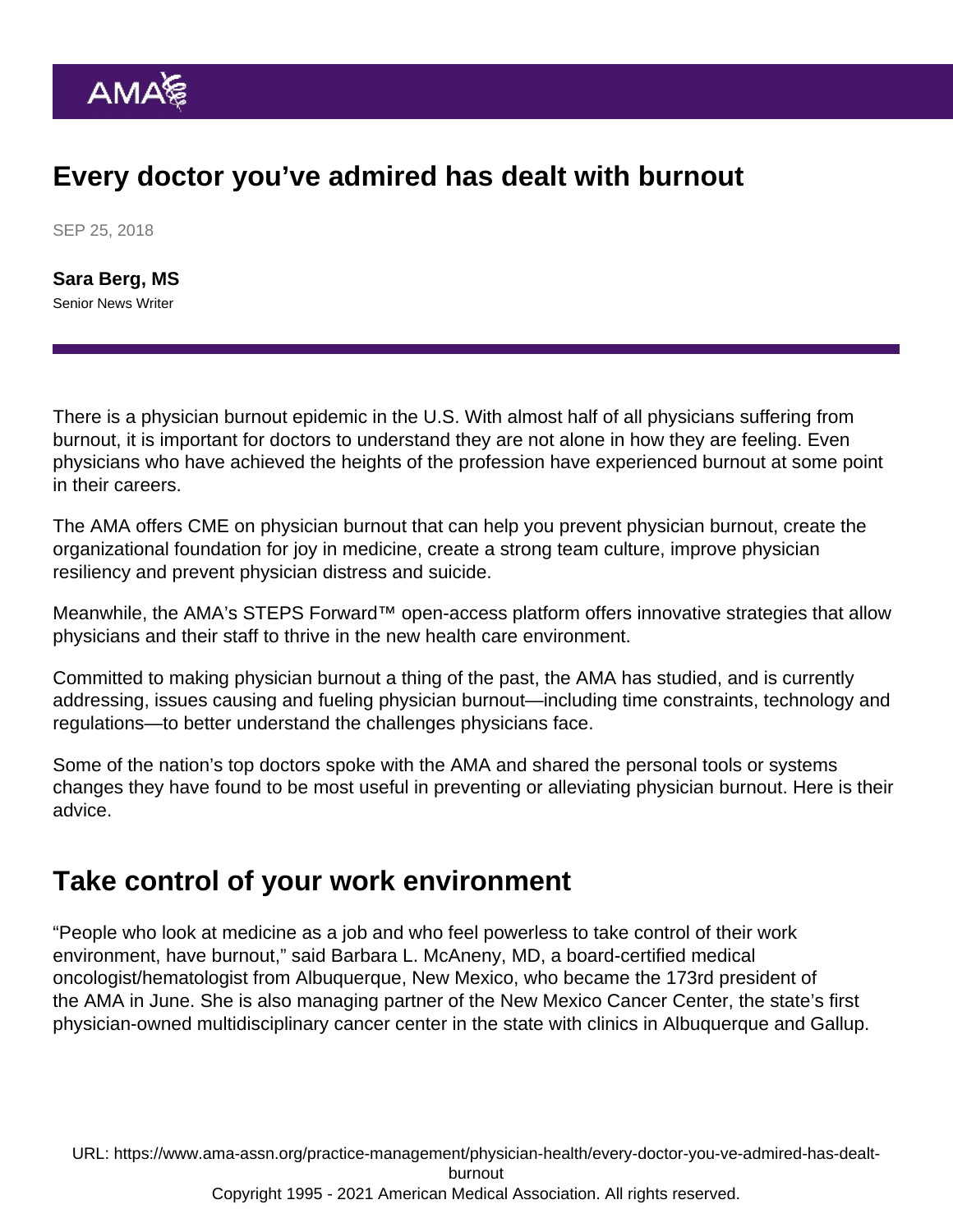"In my career, for the last 20 years of seeing patients and being the managing partner, the success of solving problems has kept me from burnout," she said. "Feeling like you made a difference in someone's life is the best antidote to burnout, so you need a system that lets you do that."

## Take time for yourself

"At my local gym, I am often referred to as 'the mayor' as I will ensure that I make it to class despite my [more than] 80-hour workweek," said [Fatima Cody Stanford](https://www.ama-assn.org/about-ama/leadership/members-move-medicine-advancing-patients-progress-against-obesity), MD, MPH, MPA, an obesity medicine physician scientist at Massachusetts General Hospital and Harvard Medical School.

"While I am certain that I still have some burnout, this has helped to mitigate much of the burnout that I inevitably experience as a physician scientist in a very rigorous environment," she said. "I do realize that we are conditioned to put everyone before ourselves. I have been guilty of this, and I continue to strive to create 'work-life balance' in the midst of what often seems to be 'work-work balance.'"

### Look to your community for support

"Long hours in the hospital are more enjoyable when you know and like the people you work with and, in parallel, outside the hospital having family to re-center me—or friends to decompress—served as my medicine to stay healthy," said Tina R. Shah, MD, MPH, a pulmonary and critical care physician. She is the [2018 winner](https://www.ama-assn.org/about-ama/awards/5-physicians-honored-work-underserved-populations) of the Dr. Edmond and Rima Cabbabe Dedication to the Profession Award from the AMA Foundation.

"It is OK that you are feeling burned out. Chances are, most of your colleagues are too," Dr. Shah said. "The first step is to acknowledge it. … Seek community and support because it's not a one-sizefits-all solution."

### Don't be ashamed to ask for help

"This is a hard job and people will generally be understanding and will pitch in to get you through it," said [Robert Wachter](https://www.ama-assn.org/practice-management/digital/why-medicines-digital-transformation-just-beginning), MD, chair of the Department of Medicine at the University of California, San Francisco School of Medicine.

"When I was going through a difficult time myself, a wise friend gave me the best advice I've ever received: 'There is nothing in your life that is so bad that you can't make it better.' That may not be true in the very short term, but physicians have lots of options, including taking time off," Dr. Wachter

URL: [https://www.ama-assn.org/practice-management/physician-health/every-doctor-you-ve-admired-has-dealt](https://www.ama-assn.org/practice-management/physician-health/every-doctor-you-ve-admired-has-dealt-burnout)[burnout](https://www.ama-assn.org/practice-management/physician-health/every-doctor-you-ve-admired-has-dealt-burnout) Copyright 1995 - 2021 American Medical Association. All rights reserved.